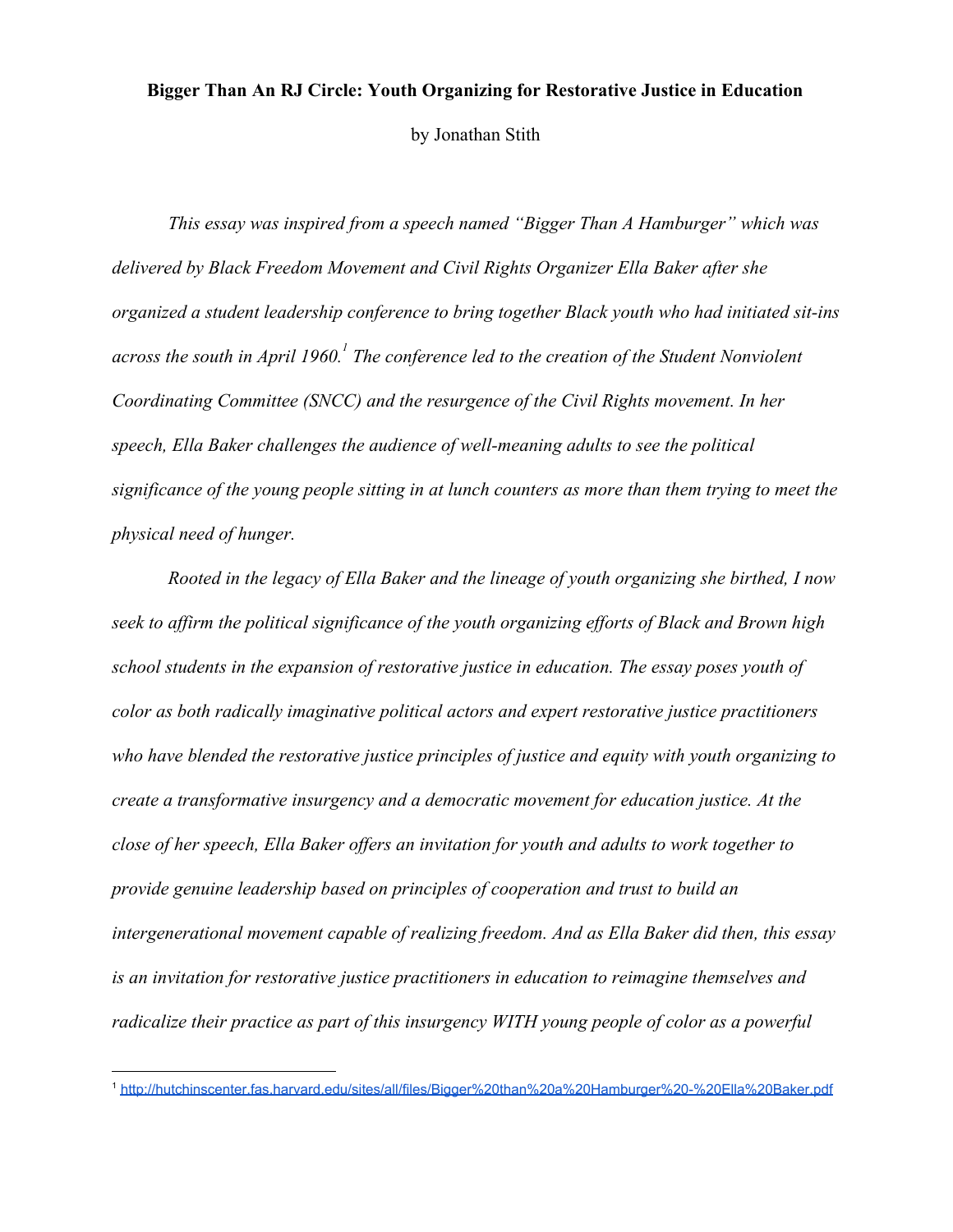*and transformative intergenerational movement to disrupt and dismantle the school-to-prison pipeline.*

RiiiinnnnGGGGG!! It is the final bell of the day, signaling the end of another school day. As Black and Brown high school students spill out of the building swiftly, about a dozen students form a circle with one young person in the middle. She yells "Mic Check!!!" The circle responds back "Mic Check!!!" Then she smiles and spirals to see everyone in the circle. Other youth, reminded, quickly fall in and the circle naturally expands to include them. Curious youth and adults stand a few paces away, indirectly observing the circle. She begins again this time with all bravado that embodies Black Girl magicness. "Miiiiiicccccc Chhhhhhheeeecckkkk!" All parts of the circle enliven with laughter and meet her energy. "MIIIIIIICCCC

# CCHHHEEECCCKKK!!!"

"Why are we out?" The facilitator pauses and pivots. One student blurts out, "Because we are not criminals. We want to go to college." She affirms his answer. "Let's start on the left." As the next student begins answering, she joins the circle standing next to another classmate. One by one, they go around the circle answering the question. Some say they are there because a friend brought them or they got offered extra credit by a teacher. Others mention the buzzwords: school-to-prison pipeline, restorative justice, and mass incarceration. A few share stories of being unfairly suspended or witnessing an injustice in the classroom that went unaddressed. Instead of a traditional rally, where a few charismatic leaders get to speak and all others listen, youth organizers have blended the restorative justice practice of circles into their organizing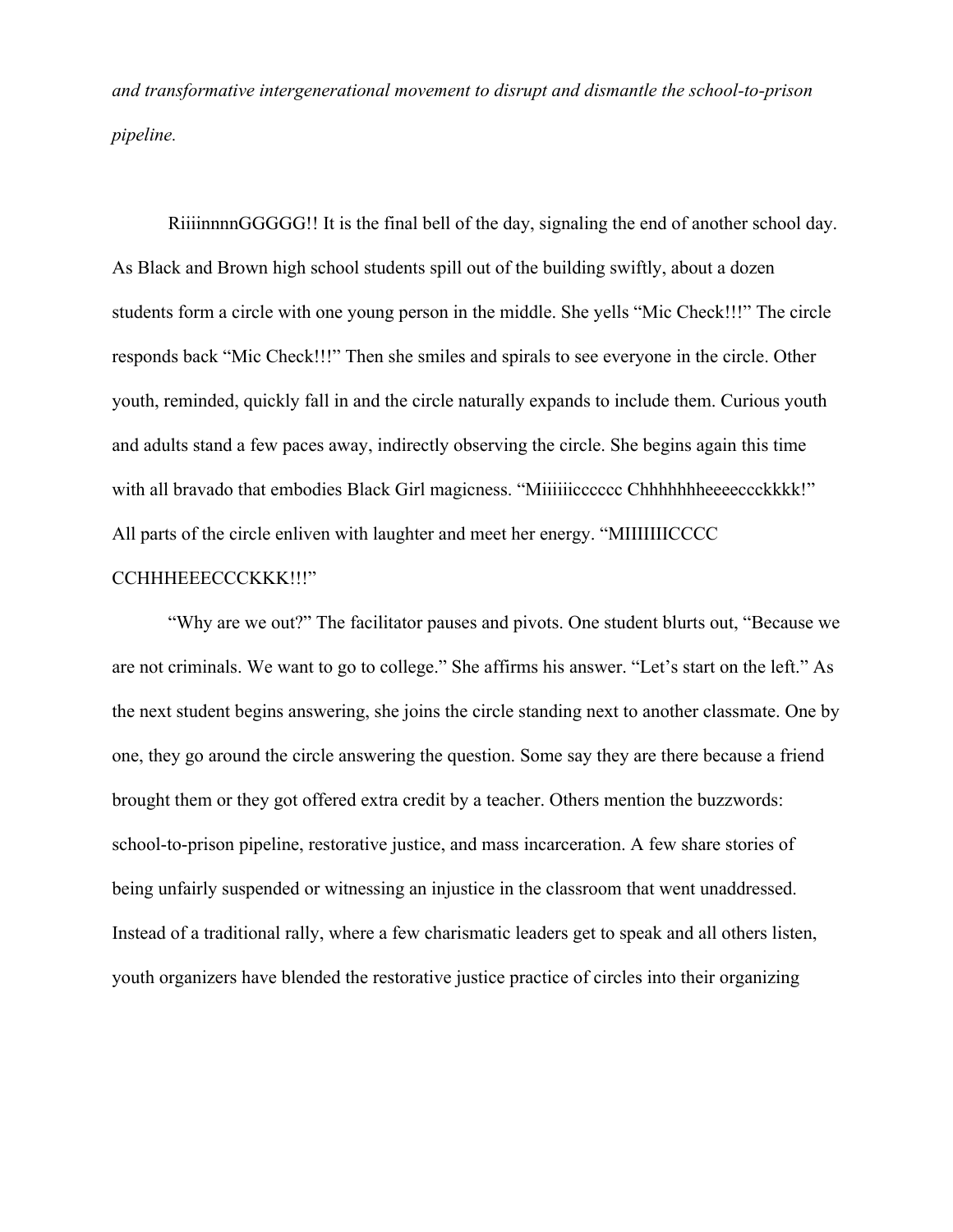praxis to acknowledge the inherent leadership of all and to build collective leadership of the group.

The youth organizers are preparing for a "Walk-In," a direct action to demand their school principal to adopt and implement restorative justice. They have four demands. They want the principal to agree to a moratorium on suspensions for willful defiance, start a restorative justice program with part of the school's budget, approve youth-led professional development for teachers, and allow youth involvement on the school's safety committee. They have chosen to do their walk-in afterschool, starting in the courtyard as an act of defiance. The students are occupying space where they are normally rushed about and pushed out of every day by the school's security into the waiting stare and snare of the local police department.

In 2016, similar walk-ins also happened in New York, Los Angeles and Chicago. In New York, Black and Brown students walked into the office of the school resource officer and demanded that the security staff attend a mandatory professional development training on restorative justice. In Los Angeles, students walked into the office of their School Board representative, demanding that the representative sign on to a letter calling for the LAUSD school police to return the military-grade weapons they received from the Federal 1033 Program. In Chicago, students walked into an office to affirm their human right to an education against state budget cuts, stating that they are "more than a number on a spreadsheet." These stories are snapshots from a youth-led movement to dismantle the school-to-prison pipeline and advance education equity, a movement fueled by the power of youth organizing.

#### **Youth Organizing and Restorative Justice**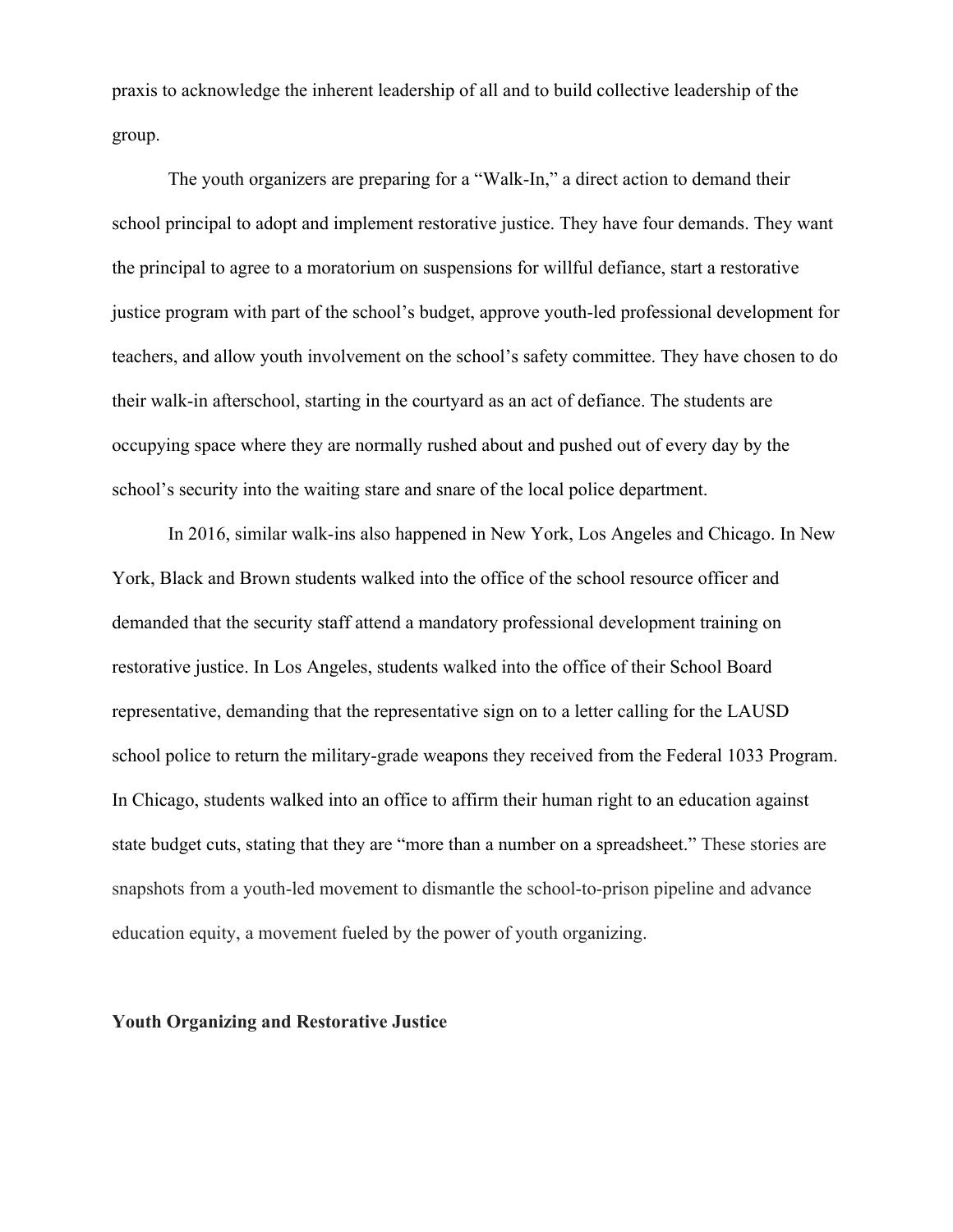Youth organizing is a youth development and social justice strategy that involves young people in community organizing and advocacy to alter power relations that lead to meaningful institutional change in their communities.<sup>2</sup> It is the dynamic praxis of youth-led activities like research, policy creation, leadership development, political analysis, and direct action that brings young people together in defining issues for themselves, constructing youth-driven membership organizations that take collective action, and working together long-term to bring about strategic, sustainable and systemic change. By centering the power and leadership of youth acting on issues impacting them and their communities, young people transform the way they view themselves and the way adults view young people. $\frac{3}{2}$ 

The Alliance for Educational Justice (AEJ) is a national network of 30 youth and intergenerational groups organizing to shift local, state and federal policy away from punitive discipline and towards restorative justice in order to dismantle the school-to-prison pipeline. The Alliance congealed in 2008 around the political moment of the new Obama administration and the pending reauthorization of No Child Left Behind. The original 19 organizations first formed the Alliance after arriving at a shared analysis through their local organizing campaigns that No Child Left Behind was being used as a shield to defend discriminatory school discipline and mask other education inequities by local decision-makers and school leaders.

By 2008, the national youth-led movement against the school-to-prison pipeline grew to be so powerful that the concerns of youth organizers and their allies was a top priority of the Federal Department of Education. Under the Obama administration, the Department of Education spent eight years disavowing Zero Tolerance as federal education policy, requiring

<sup>2</sup> FCYO Occasional Paper #1

<sup>3</sup> Taj James, FCYO Paper.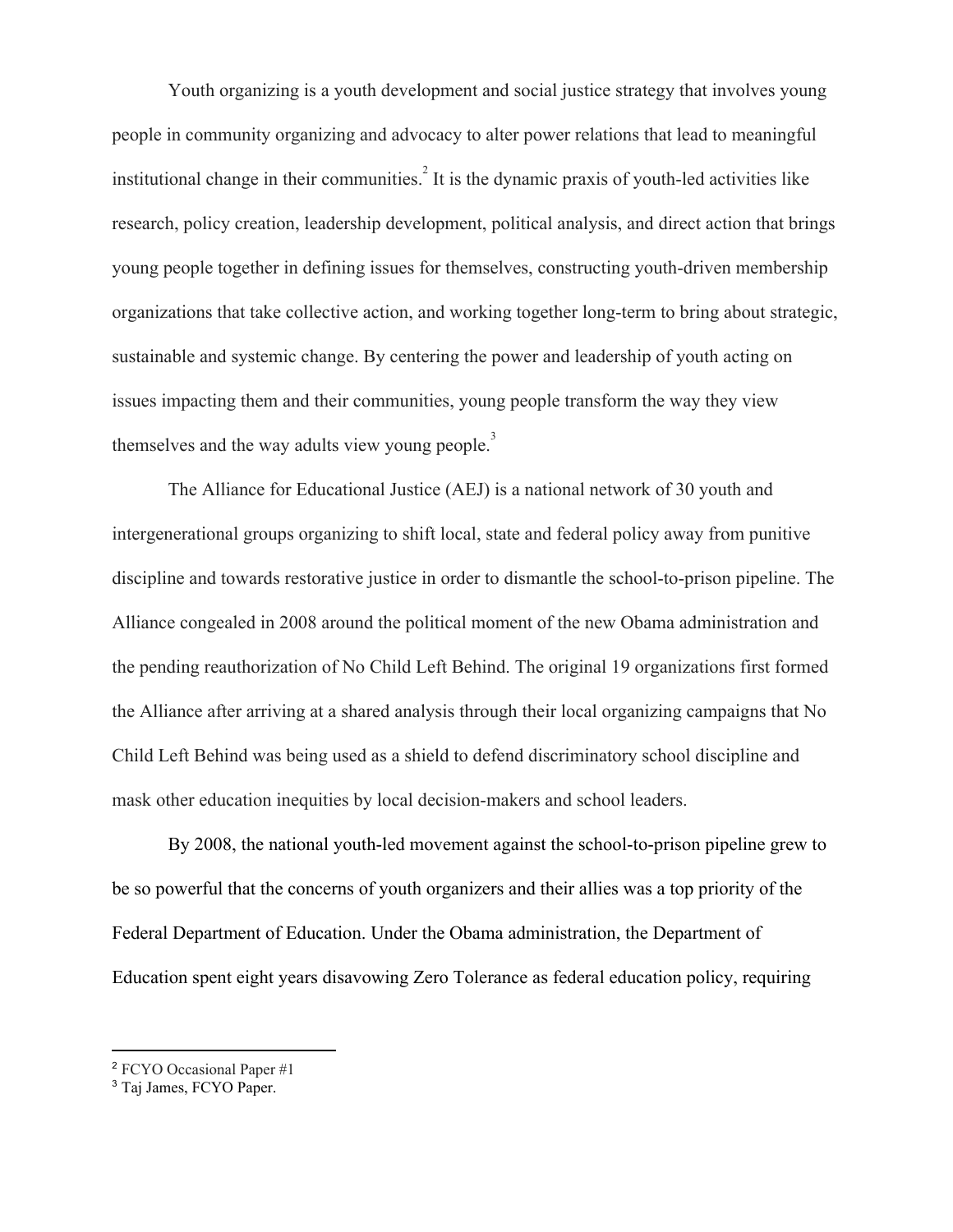and reporting discipline data from schools along the intersections of race, gender and ability. The Department targeted egregious districts and used legal strategies like consent degrees to encourage cities and states to take responsibility and make right by those directly impacted by the school-to-prison pipeline while shifting federal resources and policies towards restorative justice. In 2011, the Supportive School Discipline Initiative was launched, an interagency collaboration between the Department of Education and the Department of Justice, created to ["address the school-to-prison pipeline and the disciplinary policies and practices that can push](https://www.ed.gov/news/press-releases/us-departments-education-and-justice-release-school-discipline-guidance-package-) [students out of school and into the justice system."](https://www.ed.gov/news/press-releases/us-departments-education-and-justice-release-school-discipline-guidance-package-)<sup>4</sup> A year later, youth organizers would win the first ever Senate hearing on the school-to-prison pipeline. Two years later, the Supportive School Discipline Initiative announced a series of federal guidelines aimed to help school districts and stakeholders to remedy racial discrimination in school discipline at Frederick Douglass High School in Baltimore, MD. During his speech, Secretary of Education Arne Duncan affirmed the youth organizers who present and their insurgency, and stated how "the school-to-prison pipeline must be challenged every day" and identifying that "it is adult behavior that needs to change."<sup>6</sup> The work of youth organizers was a critical catalyst to this moment which established a powerful platform for ongoing organizing at the local level.

Young people in AEJ-member organizations (Alliance for Educational Justice) are responsible for the presence of restorative justice within dozens of schools and school districts across the United States by winning radical changes in school discipline policy and practice, pushing systems to invest more in education than incarceration. In New York City, youth

<sup>4</sup>https://www.ed.gov/news/press-releases/us-departments-education-and-justice-release-school-discipline-guidance-p ackage-

<sup>5</sup> Press Release - Durbin Holds Hearing on Ending the School-to-Prison Pipeline. U.S. Senate.

https://www.durbin.senate.gov/newsroom/press-releases/durbin-holds-hearing-on-ending-the-school-to-prison-pipeli ne

<sup>6</sup> https://www.ed.gov/news/speeches/rethinking-school-discipline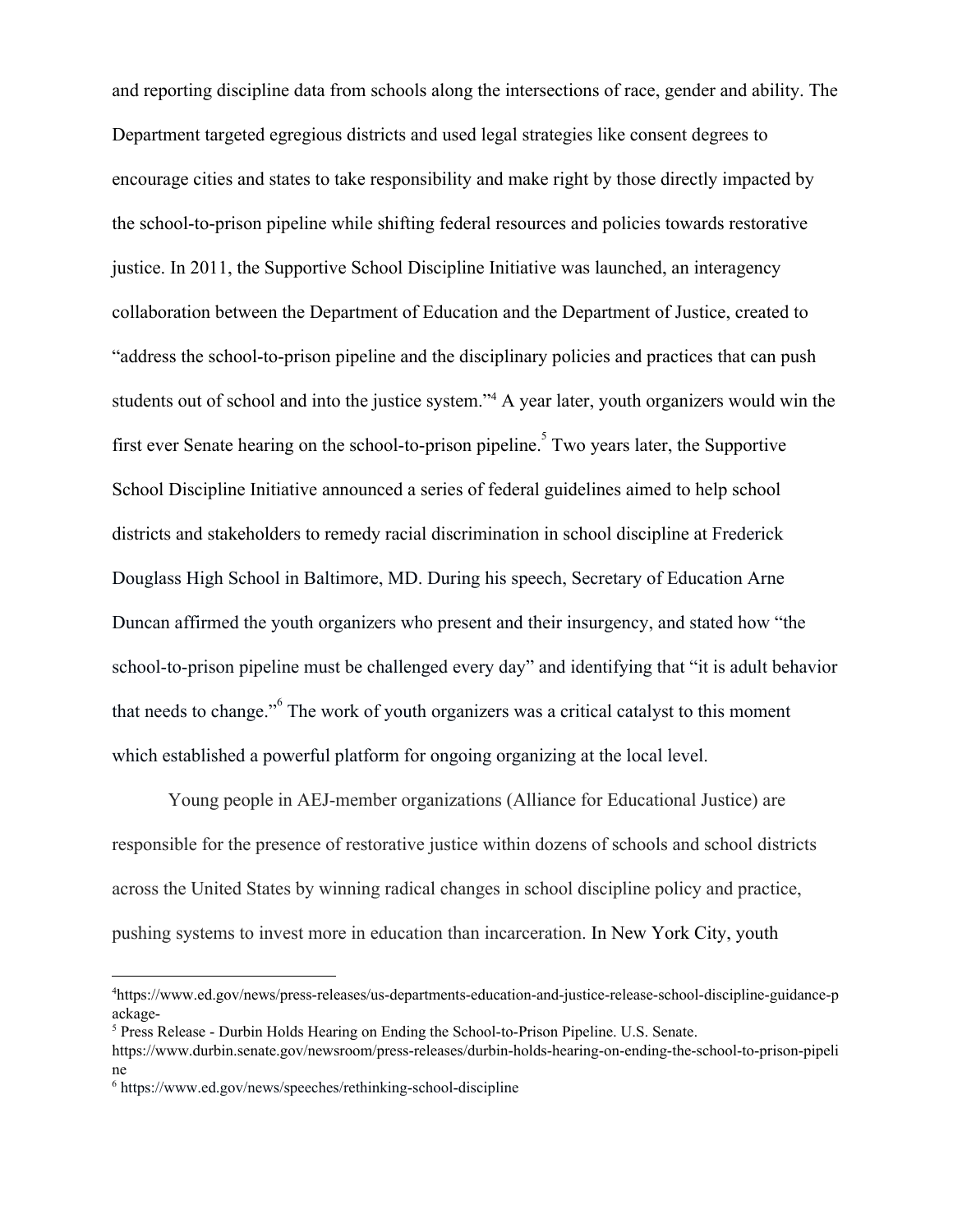organizers in the Urban Youth Collaborative won the elimination of suspensions for defying authority. In addition, they won \$2.4 million from the New York City Council for investment in a citywide Restorative Justice Initiative.<sup>7</sup> After more than eight years of struggle in Miami, the youth of Power U Center for Social Change won district-wide implementation of restorative justice in Miami-Dade County Public Schools, the third largest school system in the country.<sup>8</sup> Padres y Jovenes Unidos, an intergenerational organizing group, won the creation of the Denver School-Based Restorative Practices Partnership, a three school restorative justice project that serves as a local and national teaching and learning site.<sup>9</sup> In Los Angeles, a collaborative of youth organizing groups including the Youth Justice Coalition, Labor Community Strategy Center, Inner City Struggle, and Community Coalition-South LA, waged effective campaigns to end police citations for minor student offenses like tardiness. They also moved the Los Angeles Unified School District to adopt the School Climate Bill of Rights in May 2013 and to commit to implementing Restorative Justice practices in all schools by  $2020$ .<sup>10</sup>

These and other campaigns happening in cities across the United States constitute a movement for restorative justice in schools and communities that is primarily led by young people of color. However, these efforts are not entirely new. The Alliance for Educational Justice is the flower of a nearly 20-year struggle led by youth of color to end the school-to-prison pipeline. Moreover, this youth-led movement for education justice is part of an even longer tradition of young people of color organizing for civil rights, freedom, democracy and dignity within and outside of educational institutions. In words remixed from civil rights leader Ella

<sup>7</sup> http://www.urbanyouthcollaborative.org/ending-school-to-prison-pipeline/

<sup>8</sup> http://poweru.org/our-schools/

<sup>9</sup> http://localprogress.org/wp-content/uploads/2016/01/Restorative-Practices-Insights-From-3-Denver-Schools.pdf 10

https://achieve.lausd.net/cms/lib08/CA01000043/Centricity/Domain/293/Restorative%20Justice%20Statement.pdf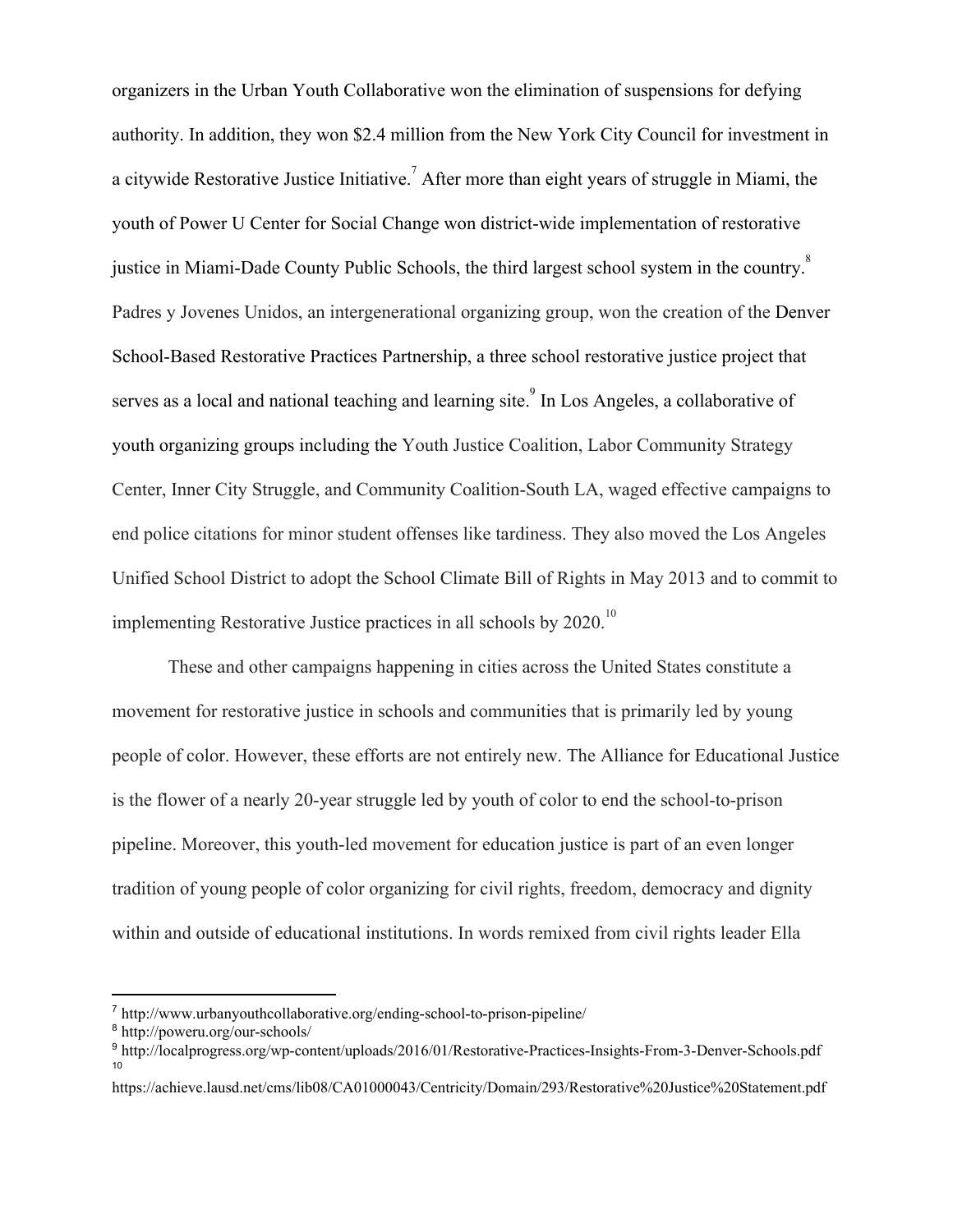Baker, the grandmother of youth organizing, the goals of these struggles are even bigger than winning alternative school discipline policies or bringing Peacemaking Circles to classrooms.

# **Race, Violence, and The Pipeline**

If the premise is true that education is the civil rights issue of our time, then for nearly two decades, Black and Brown youth have waged an intergenerational insurgency in education in the United States to challenge and defeat racist school discipline policies that have developed in reaction to the promise of Brown vs. Board of Education and codified in the Gun Free Zone Act of 1994 that made Zero Tolerance federal posture and policy, and laid the foundation of the school-to-prison pipeline.<sup> $11$ </sup> In this light, the school-to-prison pipeline is the modern machination of Jim Crow education that racializes educational policies, inequitable funding and teaching practices to deny youth of color their dignity and their human right to an education. It is state violence and the first form of violence that many youth of color face. It is government power that harms, government power that hurts. Schools are agencies of state violence which promote the violent indoctrination that in America, for Black and Brown children, learning means learning to stay in your place. The same lesson the Little Rock Nine learned when trying to integrate Central High School almost over half century ago is the same one youth learn today. The national guard of yesterday has been replaced with school police armed with military grade weapons provided by the Federal 1033 Program. The #AssaultAtSpringValley is a grabbing example of the pedagogy of immediate annihilation or compulsory assimilation used to teach Black and Brown youth their place. At its depth is the genocidal impulse first found in the history that held enslaved Africans under the penalty of death for learning to read, and the forced assimilation of

 $11$  https://en.wikipedia.org/wiki/Zero\_tolerance\_(schools)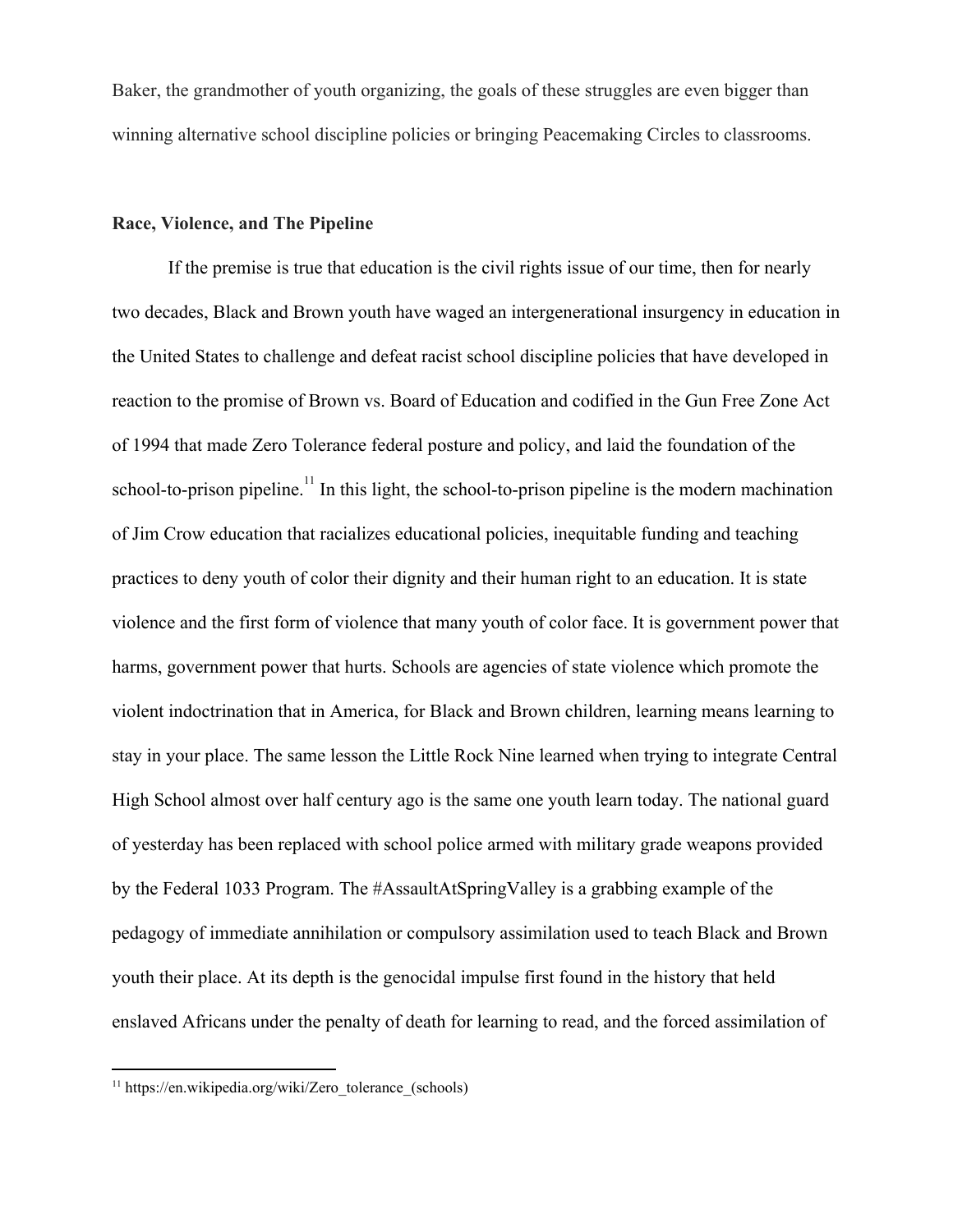Native Indian children into schools that sought to "Kill the Indian in him, and save the man." In its modernity, the school-to-prison pipeline has widened to extend well beyond the boundaries of race to push Black girls, LGBQT, immigrant, disabled and poor youth out of school and towards mass incarceration. The school-to-prison pipeline is a continued commitment of America's education system to mentacide, namely the deliberate and systematic destruction of an oppressed people's capacity for cognitive agency and collective action.

Led by Black and Brown students, LGBQT, Disabled and Immigrant youth have fashioned an uprising through youth organizing and intergenerational alliances to massively interrupt the functioning of the country's education system, and thereby force a rearrangement of roles, authority and power.<sup>12</sup> In cities like New York, Miami, Philadelphia, Denver, Chicago, New Orleans, Boston and Oakland, Baltimore, Los Angeles, and Detroit, youth organizing groups have interrupted the school-to-prison pipeline. Every victory against the school-to-prison pipeline created more space for restorative justice in our schools. These high school activists and movement builders are crystal clear that their national movement, comprised of local and state-wide campaigns and federal action, are concerned with something much bigger than a restorative justice circle. Like the Student NonViolent Student Coordinating Committee youth who fueled the sit-in movement, the youth of our day are seeking to rid education of the scourges of racial injustice, not only in the classroom, but in the world.

When you listen deeply to the call for restorative justice by today's youth, you will hear how they want the world to know that they no longer accept the position of being second-class students. What we see time and time again is how Black and Brown youth understand that school and society are in a mutually influential relationship. Society shapes schools and school shapes

<sup>12</sup> Gillen, Jay. *Educating for Insurgency: The Roles of Young People in Schools of Poverty*. AK Press. 2014. p. 16.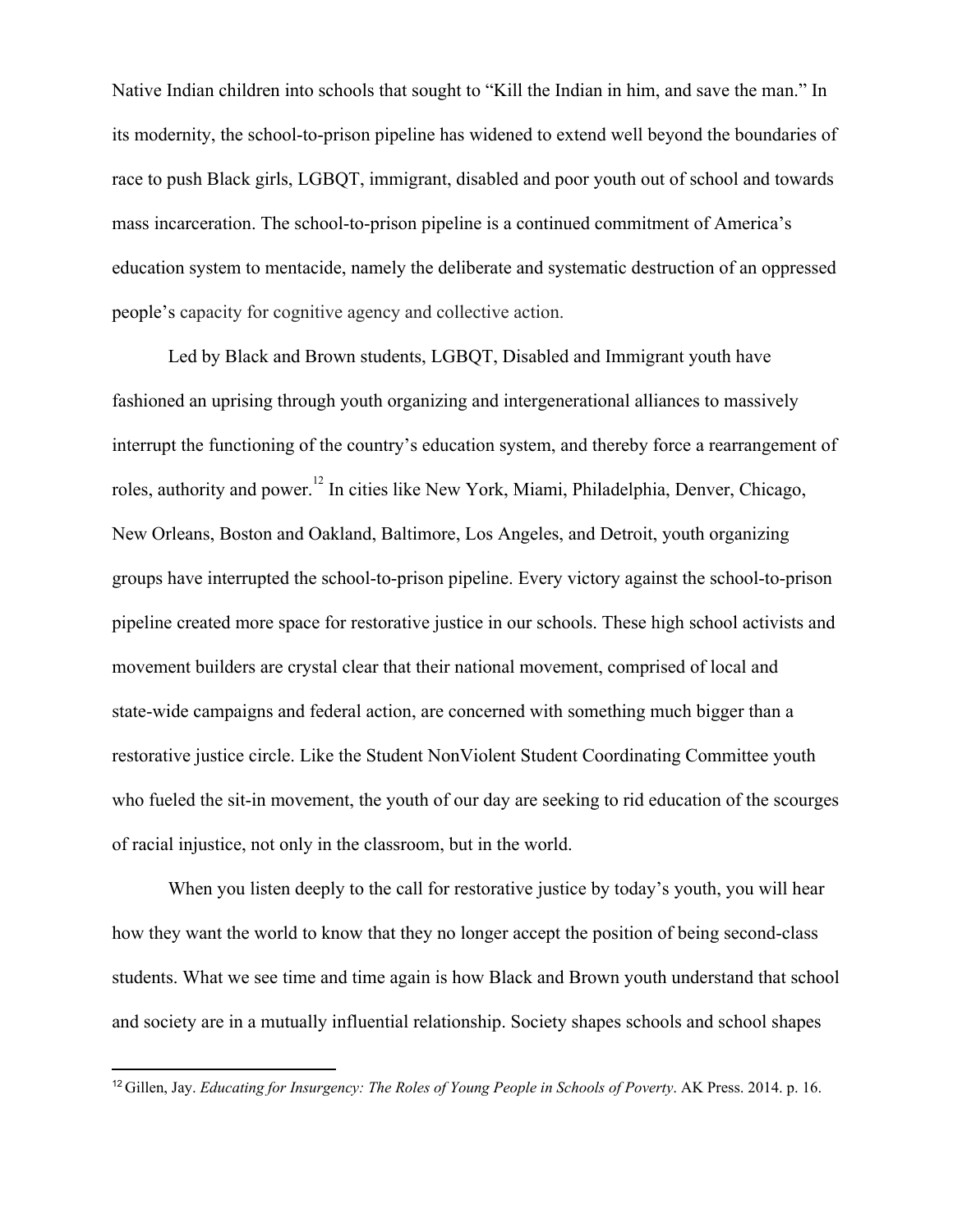society. The schools they attend are reflections of the oppressive society that created them. Is it not then the student's job, as it is the citizens in the world, to make schools a better place? They have been courageously willing to challenge racist, punitive and criminalizing education policy, face ridicule by peers, be looked down upon by teachers, and even suffer physical violence at the hands of school police to demand a first-class education. And some have died...

### **In Remembrance of the Radical Imagination of George Carter III**

George Carter III was an AEJ youth leader from R[ethink-N](http://www.therethinkers.org/)OLA. He was loved and renowned for his imagination and tender toughness. He was the embodiment of big things coming in little packages. His life and his death is a constant reminder of what is at stake and what will be lost if we do not make restorative justice a political, social and cultural imperative in education. The not-guilty verdict in the murder of Trayvon Martin was dropped in the news during the last night of the Alliance's annual conference. Shocked, scared and saddened, AEJ youth leaders stuffed the living room area of my hotel room. Each young person shared a story or sentiment on the impact of the murder of Trayvon Martin. Many of them expressed fear of the George Zimmermans of their communities. When it came time for him to share, George Carter III talked of another fear. He spoke of the fear he felt living in his New Orleans neighborhood since the time of recovery after Hurricane Katrina. He was not afraid of any George Zimmermans. Rather, he was afraid of being shot by a police officer or another desperate youth trying to survive a post-apocalyptic New Orleans. His neighborhood had been transformed into a confluence of state and intercommunal violence since people returned after Katrina. "And they haven't even opened our school back," he lamented. A few months later George was murdered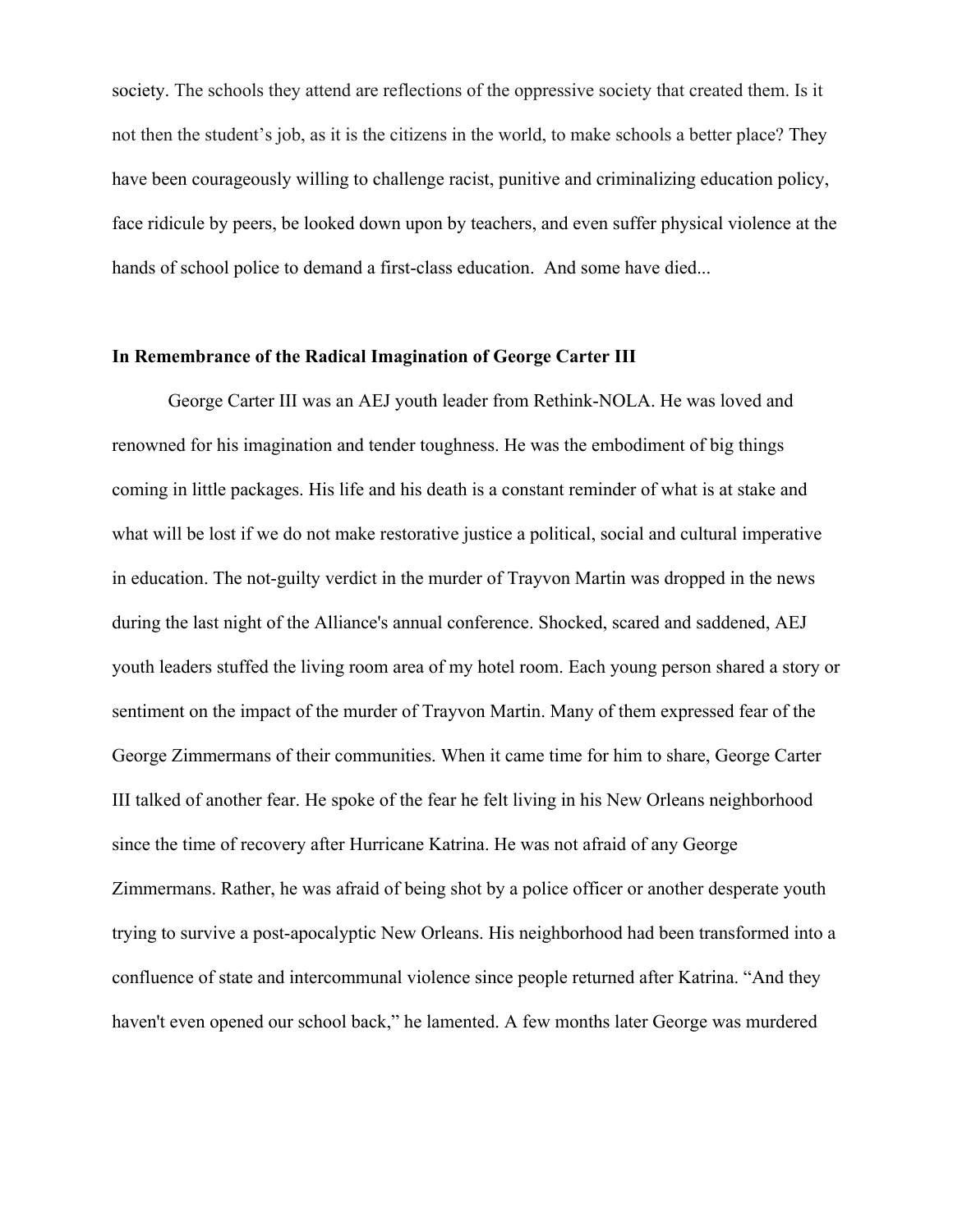on his way to catch his 7:00 AM school bus by another youth in an act of intercommunal violence. The circumstance of his murder and his postmortem [criminalization](http://www.nola.com/crime/index.ssf/2014/11/george_carter_murder_robbery.html) is one of the inspirations of our national movement to end state violence in education.<sup>13</sup> George and other AEJ youth leaders imagined schools where restorative justice is all about preparing them to govern themselves and society by learning to build and keep peace or to make things right after harm has happened. "Can you imagine a school with mood detectors, instead of metal detectors?" he asked. George Carter III dared to transform where others only seek reform. He re-imagined schools where instead of being suspended or arrested, you got sent to pick strawberries in the school's garden. Young people are winning more than a restorative justice circle. With radical imagination, they are daring to dream out loud, waging love to build a transformative insurgency to liberate education.

### **An Invitation To Restorative Insurgency**

Restorative Justice Education (RJE) practitioners have a critical and important role in this insurgency to dismantle the school-to-prison pipeline and build a better world. As young people and their organizing asserts, it is bigger than an RJ circle. To align this restorative insurgency, RJE practitioners must orient themselves to be prefigurative and transformative in their praxis as, according to Vincent Harding, "practitioners in an education system that does not exist yet."

Restorative Justice Education (RJE) must adopt anti-racism as a core competency in the profession and practicum to address the historic and current anti-blackness in America and its schools. Most of the schools that RJE will be entering are not just and equitable learning

<sup>&</sup>lt;sup>13</sup> "Anti-blackness is the paradigm that will not only kill a black person, but will then use their image and even their death as a hollow symbol to represent everything they stood against" (Nicholas Brady) https://progressivepupil.wordpress.com/2014/02/27/right-to-death-defining-anti-blackness/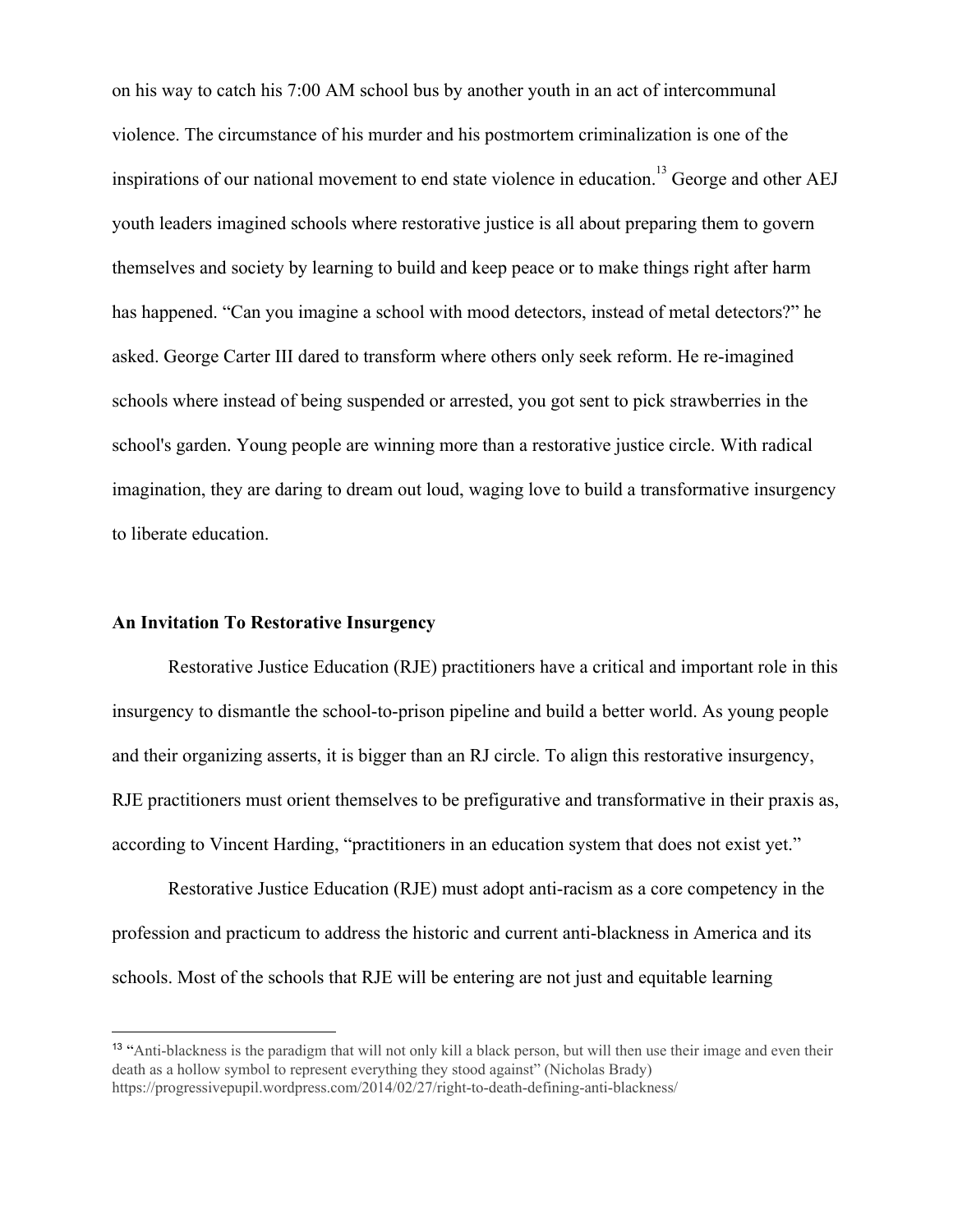environments for Black and Brown students where their respect and dignity ought to be nurtured. White supremacy is deeply ingrained in America, in education, and even in the field of restorative justice. In spite of successes in policy that decreased the number of suspensions of Black and Brown youth, the racial disparity has remained the same. Moreover, since the 2016 elections, there has been an upsurge in racialized bullying in schools of Black and Brown students by White students and teachers. Without anti-racism as a competency, RJE practitioners will pat themselves on the back for getting a Black student to apologize to a White student in a circle for fighting after being called the N-word repeatedly. Believing they have restored justice, they have only reinforced White supremacy. The RJE field must challenge its own inherent anti-blackness and not only acknowledge the indigenous roots of restorative justice in the Americas but also its African roots as a transplanted practice carried by Black people into the Western Hemisphere. Contemporary Black restorative justice practitioners should be accorded the same dignity and right to self-determination over what is restorative and what justice looks like within their communities.

RJE practitioners must see themselves as politicized healers,  $\frac{14}{14}$  view restorative justice in education as the antithesis to the school-to-prison pipeline, and understand restorative justice as a prefigurative practice place of the society we seek to transform. Every one of the 20 documented #AssaultAt<sup>15</sup> incidents since and including the #AssaultAtSpringValley could have been prevented if the school had a culture of restorative justice or a restorative justice program. In its politicization, Restorative Justice in Education must also break the criminalizing binary 'offender-victim' framework that continues to characterize restorative justice practice within the

<sup>14</sup> I heard this term from Mama Lisa in a BOLD training.

<sup>&</sup>lt;sup>15</sup> An AssaultAt is when a school police officer (SRO) harms or hurts a student for any reason.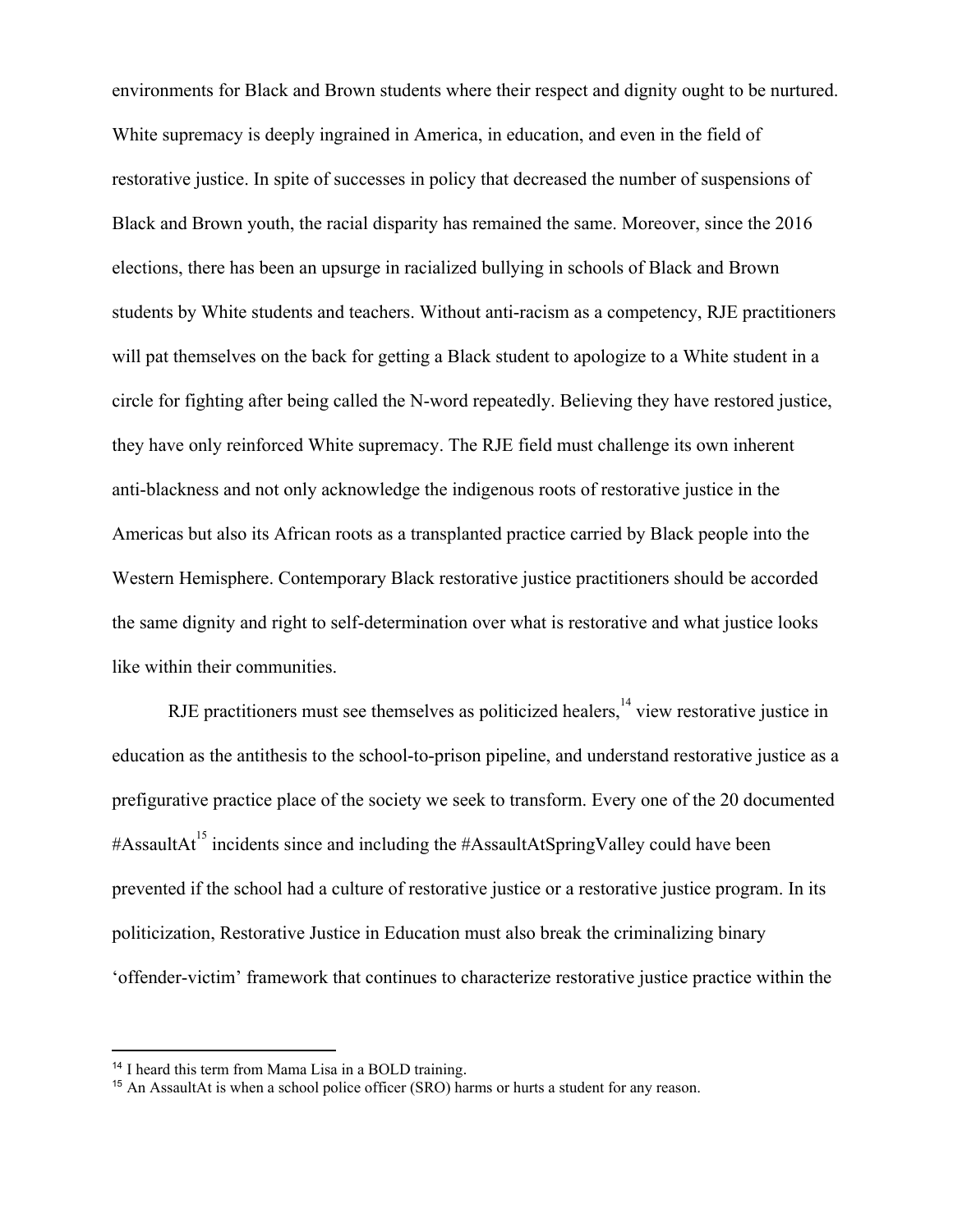criminal legal system and beyond. In education, the leading cause of school suspensions is not intercommunal crime or violence between students or by a student toward a teacher, but "willful defiance." The tolerant acceptance of racially-biased student discipline codes and culture can lead to reinforcing power and structural inequalities, which determine who gets to define what is right (and even what is making things right) in a way that only mirrors the world as it is and not as it should be. In doing so, we miss the transformative impact of restorative justice on school culture and society.

The Restorative Justice in Education field and practitioners must actively support young people's contributions to restorative justice not only as activists, advocates and policymakers, but also as theoreticians, practitioners and experts of their own experience. Both practitioners and organizations that gain from the expansion of restorative justice in education have an obligation to give back with their time, tithe and talent to further this youth movement. RJE practitioners and organizations can aid youth organizing campaigns to win restorative justice by publicly endorsing, financially supporting and joining them in advocacy activities such as testifying at hearings, writing op-eds and sign-on letters. RJE organizations should insist that school systems which are implementing restorative justice need to collect rigorous data and stories that it are publicly reported. Also, those working with schools districts must support the right and responsibility of students of color and their parents to participate in the shaping and implementation of any and all restorative justice programs in their schools. *Nothing about youth without youth* should be the mandate and the praxis of every restorative justice practitioner and organization working within a school system, if the true goal for restorative justice is to root itself and transform education. This requires that young people should have access to meaningful